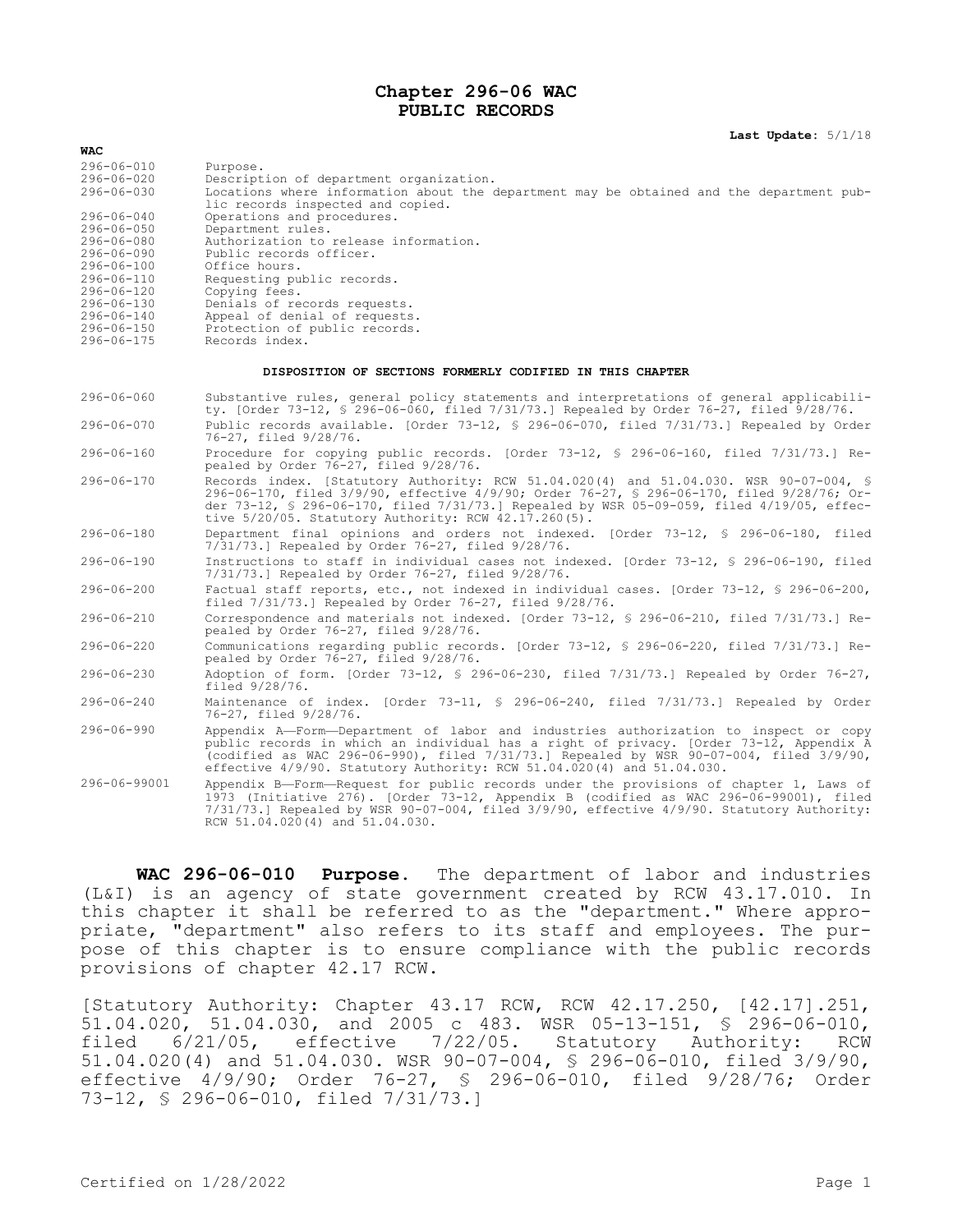**WAC 296-06-020 Description of department organization.** (1) **Central organization.** The chief executive officer of the department is the director of labor and industries, referred to here as "director." The director is appointed by the governor with the consent of the senate and serves at the pleasure of the governor. The department is organized in six regions across five divisions: Insurance services, WI-SHA (Washington Industrial Safety and Health Act) services, specialty compliance services, operations, and field services. Each region and division is responsible to a deputy director or assistant director appointed by the director. Major policy decisions, rule-making, and the primary administrative functions of the department are carried out by the department's central organizations in Olympia.

#### (2) **Field services.**

The department maintains service locations, or major field offices, in many cities. These service locations are grouped into six regions throughout the state, each headed by a regional administrator.

[Statutory Authority: Chapter 43.17 RCW, RCW 42.17.250 (1)(a), 51.04.020, 51.04.030, and 2005 c 483. WSR 05-13-151, § 296-06-020, filed 6/21/05, effective 7/22/05. Statutory Authority: RCW 51.04.020(4) and 51.04.030. WSR 90-07-004, § 296-06-020, filed 3/9/90, effective 4/9/90; Order 76-27, § 296-06-020, filed 9/28/76; Order 73-12, § 296-06-020, filed 7/31/73.]

# **WAC 296-06-030 Locations where information about the department may be obtained and the department public records inspected and copied.** (1) **Tumwater office.**

The office of the director, the administrative office of the department, the main offices of the divisions, and the office of the public records officer are in the Labor and Industries headquarters building, Tumwater, Washington. General information about the department and its divisions may be obtained at this location, and on the internet at www.lni.wa.gov.

### (2) **Field offices.**

(a) General information about the department may also be obtained at its service locations, or field offices, at the addresses listed on the internet at www.lni.wa.gov and/or found on the state government pages of local area telephone directories.

(b) Requests for public records containing confidential information will be processed only through the Tumwater office, unless the requestor is authorized to access them.

[Statutory Authority: Chapter 43.17 RCW, RCW 42.17.250, 42.17.290, 51.04.020, 51.04.030, and 2005 c 483. WSR 05-13-151, § 296-06-030,<br>filed 6/21/05. effective 7/22/05. Statutory Authority: RCW 6/21/05, effective 7/22/05. Statutory Authority: RCW 51.04.020(4) and 51.04.030. WSR 90-07-004, § 296-06-030, filed 3/9/90, effective 4/9/90; Order 76-27, § 296-06-030, filed 9/28/76; Order 73-12, § 296-06-030, filed 7/31/73.]

**WAC 296-06-040 Operations and procedures.** The general operations and procedures of the department's five divisions are summarized below. For more information, go to: www.lni.wa.gov.

(1) **Insurance services.**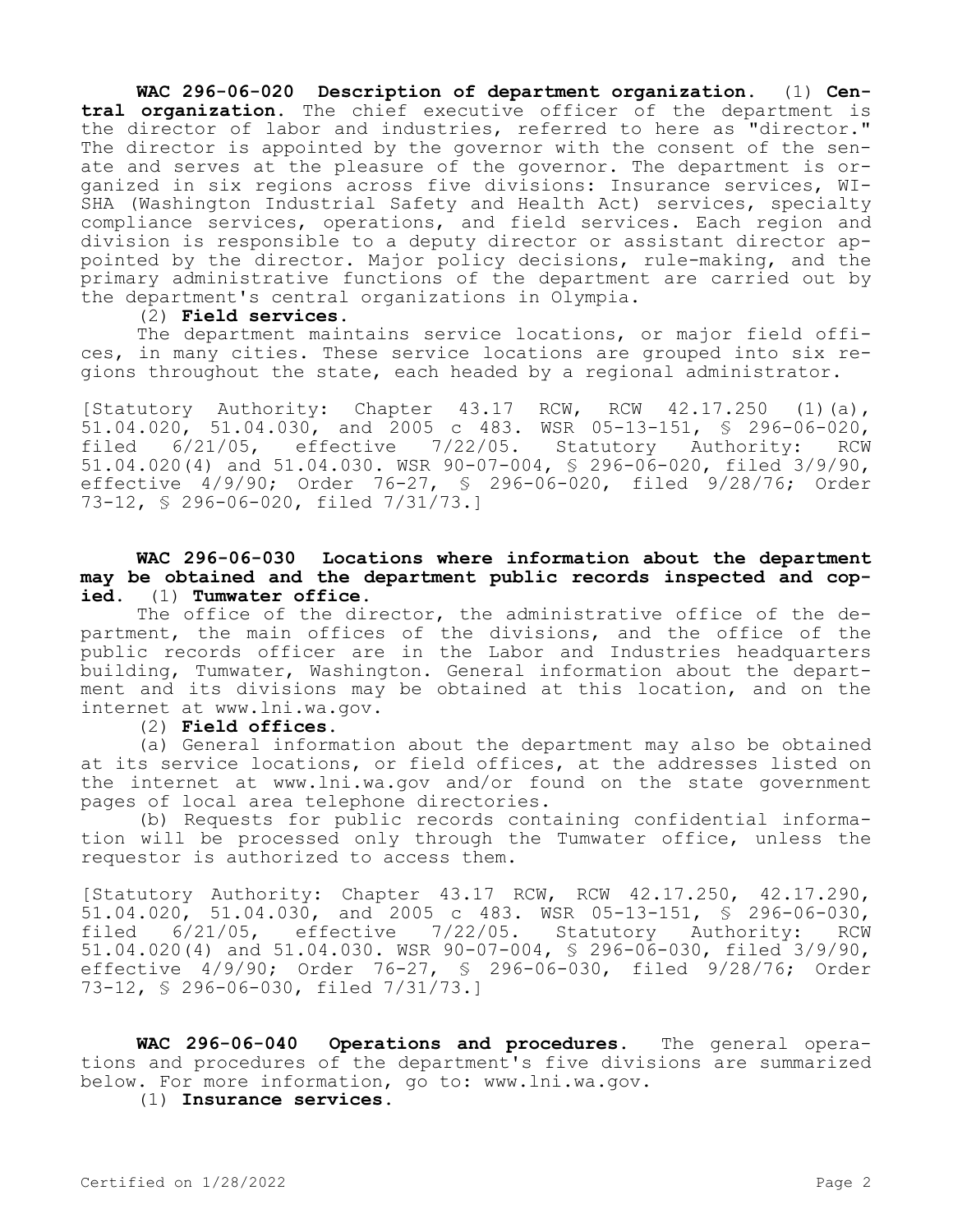This division administers Washington's workers' compensation program—Medical care and disability benefits for workers who are injured on the job. Every business with employees must provide this coverage. L&I administers the "state fund," which covers the majority of the state's workers. Through its self-insurance program, it also monitors coverage offered by large companies that choose to self-insure and manage their own claims.

This division includes all of the workers' compensation programs that:

• Manage injured worker claims;

• Bill employers for their required quarterly premiums;

• Pay health care (and other) providers for their services. The division also:

• Sets workers' compensation rates;

• Helps employers control their premiums through a variety of financial incentive, claims management, return-to-work and safety programs;

• Administers the department's crime victims compensation program, which covers those who are injured as a result of criminal acts.

More information is available at www.LNI.wa.gov/ClaimsIns.

(2) **WISHA services.**

This division administers the Washington Industrial Safety and Health Act (WISHA), under a state plan agreement with the federal Occupational Safety and Health Administration (OSHA). It aids in the prevention of job injuries and illnesses by adopting and enforcing safety and health standards and by training employers and employees in safe working procedures.

Through the RCW, the legislature has directed L&I to administer and enforce three additional programs. These programs are also handled by WISHA:

• Asbestos, including certifications and notifications of asbestos projects;

• Explosives, regulating the possession, handling, and use of explosives or explosive devices;

• Worker and community right to know, which provides a way of communicating information regarding hazardous substances in the workplace and the community.

Employer and employee procedures and responsibilities, and information about voluntary consultations to improve workplace safety can be found on the internet at www.lni.wa.gov/FormPublications. Information about reporting workplace accidents to OSHA can be found on the internet at http://www.osha.gov/pls/publications/pubindex.list.

(3) **Specialty compliance services.**

This division encompasses several diverse programs related to the construction trades, workplace rights, and apprenticeship. Its programs' duties include:

• Registering contractors to ensure they are bonded and insured.

• Licensing electrical contractors and elevator mechanics.

• Certifying plumbers and electricians.

- Regulating and inspecting:
- Electrical installations.
- Boilers and pressure vessels.
- Factory assembled structures.
- Elevators and other conveyances.

Employment standards program: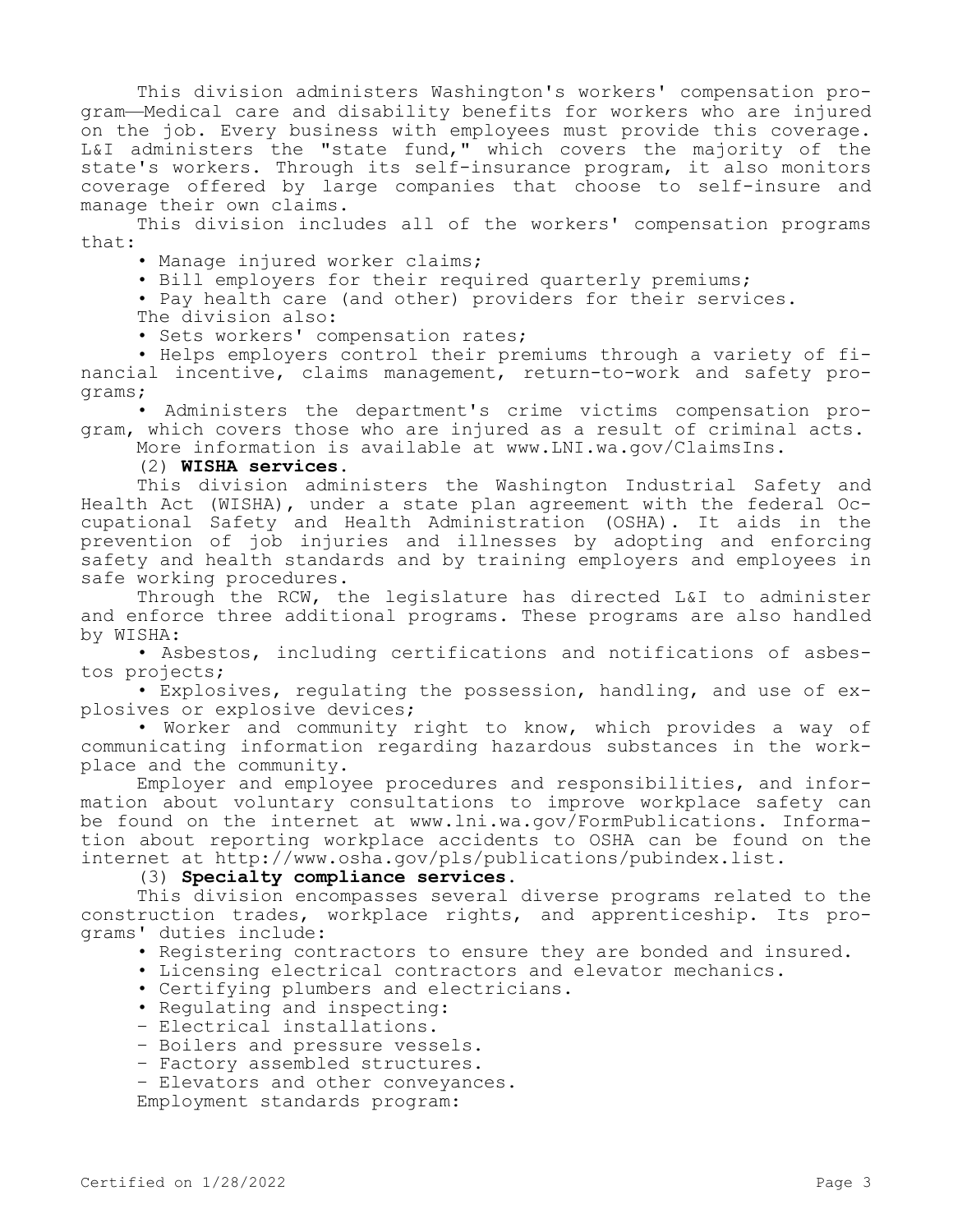Develops and enforces rules regulating wages (including prevailing wages for public works projects) and hours, and working conditions, including those for teenagers.

Apprenticeship program:

Administers the state's apprenticeship training laws and policies.

## (4) **Operations.**

This area includes several internal support divisions including administrative services, information services, the office of human resources, and fraud prevention and compliance.

Fraud prevention and compliance:

This division encompasses several diverse programs related to the prevention of abuse in the workers' compensation system. Its programs include:

- Audit.
- Collections.
- Detection and tracking.
- Firm appeals.
- Investigations.
- Significant employer cases.

## (5) **Field services.**

This division provides the agency with local department program service throughout its service locations in six geographic regions of Washington.

[Statutory Authority: Chapter  $43.17$  RCW, RCW  $42.17.250$  (1)(a) and (c), 42.17.290, 51.04.020, 51.04.030, and 2005 c 483. WSR 05-13-151, § 296-06-040, filed 6/21/05, effective 7/22/05. Statutory Authority: RCW 51.04.020(4) and 51.04.030. WSR 90-07-004, § 296-06-040, filed 3/9/90, effective 4/9/90; Order 76-27, § 296-06-040, filed 9/28/76; Order 73-12, § 296-06-040, filed 7/31/73.]

**WAC 296-06-050 Department rules.** The department's rules, adopted as authorized by law, are in Title 296 WAC.

[Statutory Authority: RCW 42.17.250 (1)(b) and (c), 42.17.290, and 2005 c 483. WSR 05-13-151, § 296-06-050, filed 6/21/05, effective 7/22/05; Order 76-27, § 296-06-050, filed 9/28/76; Order 73-12, § 296-06-050, filed 7/31/73.]

**WAC 296-06-080 Authorization to release information.** Some public records are protected from inspection and/or copying by state and/or federal law. You may access these records by either:

• Being the person legally authorized to access them; or

• Getting a notarized written authorization from the person with legal access. This authorization must:

– Include a description of the records.

– State the name of the person or persons authorized to inspect and copy the records.

– Be signed and dated by the person with legal access to the records.

Note: If the records contain information about a disease or a condition usually transmitted through sexual contact, the release authorization must specifically mention sexually transmitted disease.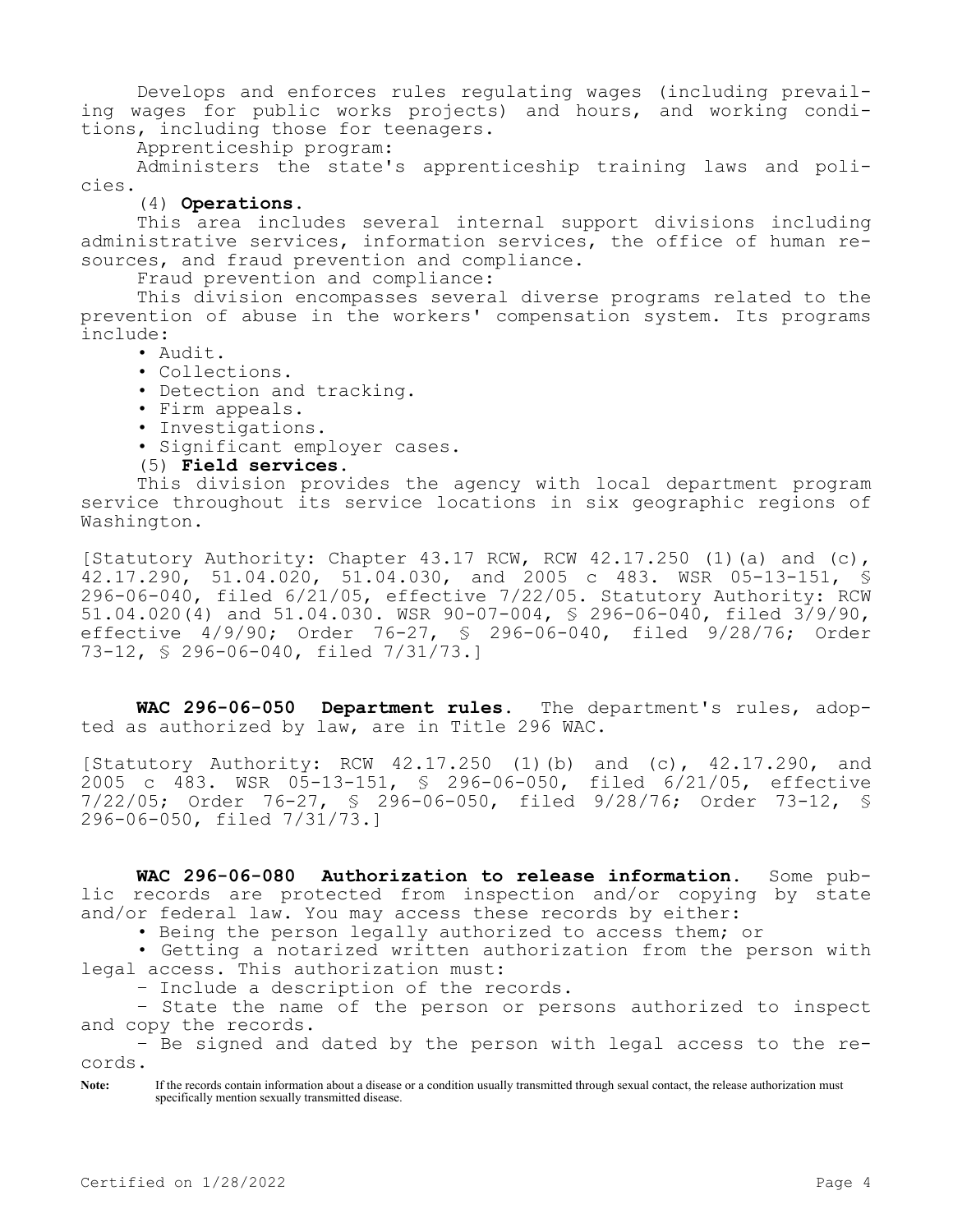Authorizations to release information, once submitted to the department, become a part of the public record and the department's files.

[Statutory Authority: RCW 51.28.070, 51.16.070, and 2005 c 483. WSR 05-13-151, § 296-06-080, filed 6/21/05, effective 7/22/05. Statutory<br>Authority: RCW 51.04.020(4) and 51.04.030. WSR 90-07-004, § RCW 51.04.020(4) and 51.04.030. WSR 90-07-004,  $\overline{\$}$ 296-06-080, filed 3/9/90, effective 4/9/90; Order 76-27, § 296-06-080, filed 9/28/76; Order 73-12, § 296-06-080, filed 7/31/73.]

**WAC 296-06-090 Public records officer.** The department will designate a public records officer to be in charge of its public records. This officer will have an office at the department's Tumwater headquarters. They are responsible for the enforcement of the department's rules and regulations regarding the release of public records, and for making sure the department's staff cooperates and complies with the public disclosure requirements of chapter 42.17 RCW. They may appoint delegates to help with the work as necessary.

[Statutory Authority: RCW 43.17.060, 51.04.020, 51.04.030, and 2005 c 483. WSR 05-13-151, § 296-06-090, filed 6/21/05, effective 7/22/05. Statutory Authority: RCW 51.04.020(4) and 51.04.030. WSR 90-07-004, § 296-06-090, filed 3/9/90, effective 4/9/90; Order 76-27, § 296-06-090, filed 9/28/76; Order 73-12, § 296-06-090, filed 7/31/73.]

**WAC 296-06-100 Office hours.** Inspecting and copying the department's public records will be allowed only during regular office hours, which are 8:00 a.m. through 5:00 p.m. Monday through Friday, not including legal holidays.

[Statutory Authority: RCW 42.17.270, [42.17].280, [42.17].290, and 2005 c 483. WSR 05-13-151, § 296-06-100, filed 6/21/05, effective 7/22/05. Statutory Authority: RCW 51.04.020(4) and 51.04.030. WSR 90-07-004, § 296-06-100, filed 3/9/90, effective 4/9/90; Order 76-27, § 296-06-100, filed 9/28/76; Order 73-12, § 296-06-100, filed 7/31/73.]

**WAC 296-06-110 Requesting public records.** (1) You can request an inspection or copy of the department's public records by either:

- Making a request at any of the department's service locations;
- or

• Sending a written request to the L&I public disclosure unit at: Department of Labor & Industries Public Disclosure Unit Post Office Box 44632 Olympia, WA 98504-4632

**Note:** If you make an oral request, the department may put your request in writing and give or send a copy of it to you for confirmation or written correction.

(2) Written requests must include the following:

- The requestor's name.
- The date the request is being made.

• A description of the requested records, including the title, subject matter, date the records were made, and any other identifying information.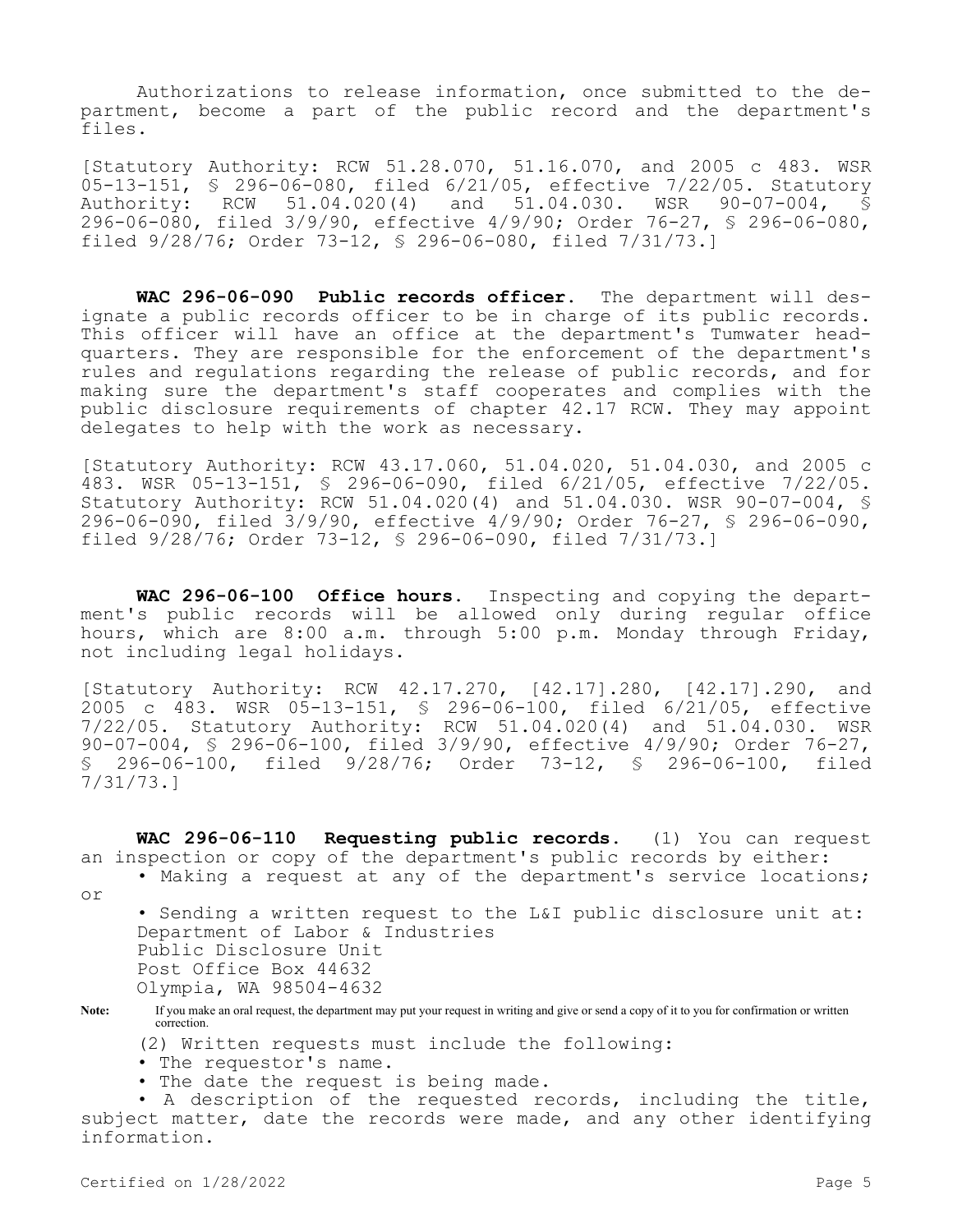• A signed statement that the material will not be used for commercial purposes, if the requested material includes a list of individuals.

Note: Department staff will assist the requestor in identifying records if needed. If the request is not clear, the department will ask for clarification. If no clarification is received, the department will not respond. The department shall not deny a request for identifiable public records solely on the basis that the request is overbroad.

(3) Records that are protected by an individual's rights to privacy will not be released until the authorization described in WAC 296-06-080 is submitted, with the written request, to the department.

[Statutory Authority: RCW 42.17.260(1), 42.17.320, 42.17.290, and 2005 c 483. WSR 05-13-151, § 296-06-110, filed 6/21/05, effective 7/22/05. Statutory Authority: RCW 51.04.020(4) and 51.04.030. WSR 90-07-004, § 296-06-110, filed 3/9/90, effective 4/9/90; Order 76-27, § 296-06-110, filed 9/28/76; Order 73-12, § 296-06-110, filed 7/31/73.]

**WAC 296-06-120 Copying fees.** Under RCW 42.56.120(2), the department may charge the requestor a fee for reimbursement of costs directly related to the copying of public records. If the department delivers copies of records request on a partial or installment basis, it may charge for each part of the request as it is provided. The agency is not allowed to make a profit from copy fees.

(1) There is no fee for locating or preparing records for inspection or copying.

(2) The department does not charge fees for a person to inspect or access records on the agency's public internet website.

(a) The department will provide space to inspect public records.

(b) The department will notify the requestor in writing that the records are available to inspect. Within twenty days after the department sends notification, the requestor must make arrangements with the department to inspect the records.

(c) After inspection, the requestor must identify which records he or she wishes the department to copy.

(d) Depending on staff availability and the volume of records requested, the department may determine the actual cost of the records requested and provide an invoice to the requestor at that time or provide the invoice at a later date.

(e) Once payment has been made, staff will copy the requested records and provide them to the requestor.

(f) When the inspection is complete and all requested copies are provided, the department will send notification to the requestor that the request is closed.

(3)(a) Fee waivers are an exception and are granted within the discretion of the public records officer. Copying fees will be waived when the requestor or their representative requests a copy of their own individual case file, or an employer or its representative requests a copy of the case file for an employee/claimant including, but not limited to, safety and health inspection files, wage and hour investigation files, construction compliance investigation files, employer audits, or provider investigation files and no other records. Additional records may be subject to the appropriate fees.

(b) If the department waives fees for an installment, the waiver may not apply to other installments of the request.

(4) The public records officer may require an advance deposit of ten percent of the estimated fees when the copying fees for an in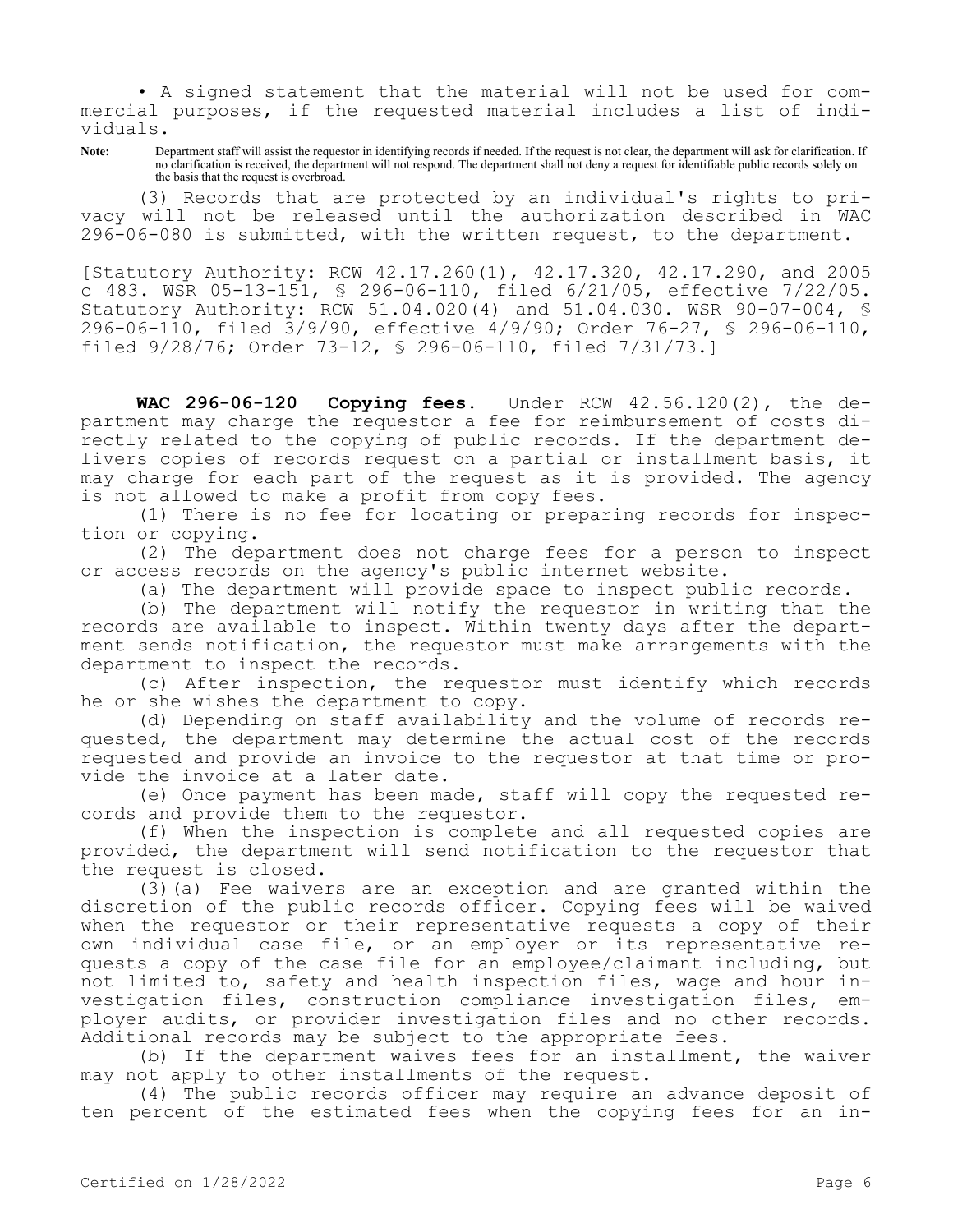stallment, an entire request, or customized service charge exceeds twenty-five dollars.

(5) Requestors must pay fees in advance of the release of the copies, or an installment of copies, or in advance when a deposit is required. The department will notify the requestor of the amount owed and the date payment is due.

(6) If payment of fees is required, the department will send notification to the requestor. Within thirty days after the department sends notification, the requestor must pay the fee or make other arrangements with the department. The request will be closed if the fees are not paid by the due date or other arrangements made within the thirty days.

(7) If an outside vendor is used the department may charge the vendors actual costs to copy records. The department may use an outside vendor if they can make copies more quickly and less expensively than the agency.

(8) The department conducted a study to determine the actual costs associated with copying, scanning, and delivering records and the guidelines to appropriately assess the fees.

| <b>Cost Item</b>                      | <b>Manner Used to Determine Costs</b>                                                                                                                                                                                                         |  |  |
|---------------------------------------|-----------------------------------------------------------------------------------------------------------------------------------------------------------------------------------------------------------------------------------------------|--|--|
|                                       | Inspection                                                                                                                                                                                                                                    |  |  |
| No fee                                | Inspection of agency records on agency<br>public internet website or scheduled at<br>agency.                                                                                                                                                  |  |  |
| No fee                                | Accessing or downloading records the<br>agency routinely posts on its public internet<br>website, unless the requestor asks the<br>agency for records to be provided through<br>other means (the following copy charges<br>below then apply). |  |  |
| Copies                                |                                                                                                                                                                                                                                               |  |  |
| \$.44 per minute                      | Photocopies, printed copies of electronic<br>records when requested by the requestor, or<br>for the use of agency equipment to make<br>photocopies.                                                                                           |  |  |
|                                       | Fees are determined by charging the per<br>minute rate of the salary and benefits for a<br>forms and records analyst 3 (FRA3)<br>$(FY18)$ .                                                                                                   |  |  |
| \$.02 per page                        | Scanned records, or use of agency<br>equipment for scanning.                                                                                                                                                                                  |  |  |
|                                       | Fees are determined by charging the per<br>minute rate of the salary and benefits for an<br>office assistant 3 (OA3) (FY18).                                                                                                                  |  |  |
| Actual cost                           | Vendor copying/scanning costs.                                                                                                                                                                                                                |  |  |
| \$.44 per minute                      | Convert electronic records into PDF and<br>sanitize as needed for redactions.                                                                                                                                                                 |  |  |
|                                       | Fees are determined by charging the per<br>minute rate of the salary and benefits for an<br>FRA3 (FY18).                                                                                                                                      |  |  |
| \$.44 per minute                      | Copying electronic records to media/<br>storage/etc.                                                                                                                                                                                          |  |  |
|                                       | Fees are determined by charging the per<br>minute rate of the salary and benefits for an<br>FRA3 (FY18).                                                                                                                                      |  |  |
| \$.16 per compact disc<br>(CD)        | Disc and disc sleeve.                                                                                                                                                                                                                         |  |  |
| \$.30 per digital video<br>disc (DVD) |                                                                                                                                                                                                                                               |  |  |
| Actual costs                          | Flash drives and other formats.                                                                                                                                                                                                               |  |  |
|                                       | \$12.61 (8GB flash drive).                                                                                                                                                                                                                    |  |  |

# **Labor and Industries Public Records Copy Fee Schedule**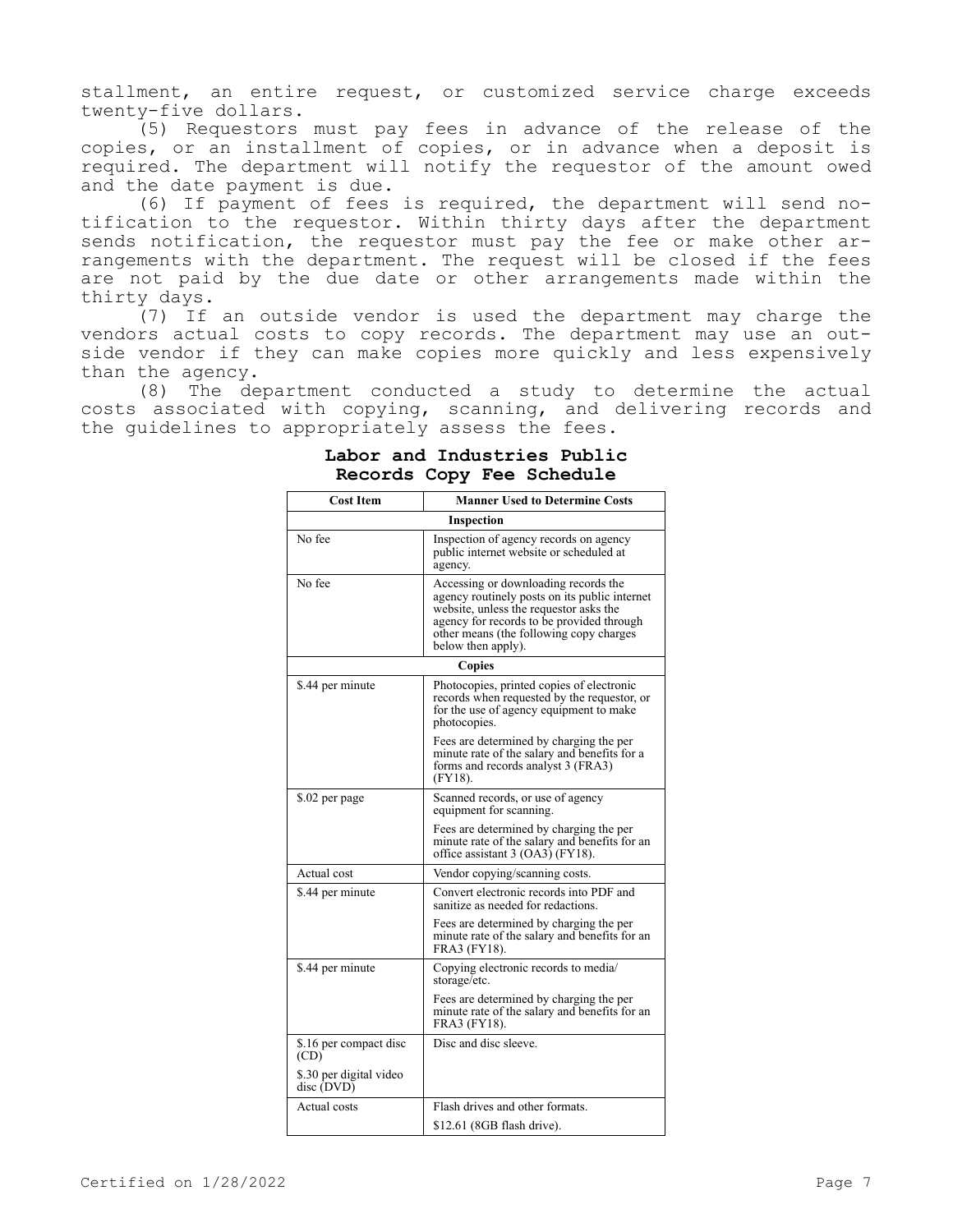| <b>Cost Item</b>                   | <b>Manner Used to Determine Costs</b>                                                                                    |
|------------------------------------|--------------------------------------------------------------------------------------------------------------------------|
| Actual cost (based on<br>weight)   | Postage, including the department of<br>enterprise services (DES) consolidated mail<br>service (CMS) metering fees.      |
| \$.04 small CD/DVD<br>envelope     | Mailing materials.                                                                                                       |
| \$.09 manila envelope<br>(6"x9")   |                                                                                                                          |
| \$.30 bubble envelope<br>(7"x9.5") |                                                                                                                          |
| \$.04 CD sleeve                    |                                                                                                                          |
| <b>Customized Service:</b>         |                                                                                                                          |
| Actual cost                        | Data compilations prepared or accessed as a<br>customized service (cost is in addition to<br>copying and delivery fees). |

[Statutory Authority: RCW 42.56.120. WSR 18-10-081, § 296-06-120, filed 5/1/18, effective 6/1/18. Statutory Authority: RCW 42.17.260 (7) and (8), 42.17.270, 42.17.280, 42.17.290, 42.17.300, 42.17.305, and 2005 c 483. WSR 05-13-151, § 296-06-120, filed 6/21/05, effective 7/22/05. Statutory Authority: RCW 51.04.020(4) and 51.04.030. WSR 90-07-004, § 296-06-120, filed 3/9/90, effective 4/9/90. Statutory Authority: RCW 18.27.040, 42.17.290 and 42.17.300. WSR 82-18-026 (Order 82-26), § 296-06-120, filed 8/25/82; Order 76-27, § 296-06-120, filed 9/28/76; Order 73-12, § 296-06-120, filed 7/31/73.]

**WAC 296-06-130 Denials of records requests.** The public records officer and his or her designees have the power to deny a request for public records. Denials must include:

• The reason for the denial.

• A statement of any exemption that authorizes the denial of the record.

• A brief explanation of how the exemption applies to the withheld record.

• The signature of the public records officer or their designee.

[Statutory Authority: RCW 42.17.260(1), 42.17.320, and 2005 c 483. WSR 05-13-151, § 296-06-130, filed 6/21/05, effective 7/22/05. Statutory Authority: RCW 51.04.020(4) and 51.04.030. WSR 90-07-004, § 296-06-130, filed 3/9/90, effective 4/9/90; Order 76-27, § 296-06-130, filed 9/28/76; Order 73-12, § 296-06-130, filed 7/31/73.]

**WAC 296-06-140 Appeal of denial of requests.** After a request for inspection or copying of public records is denied, the requestor may ask the department to review the denial. The request for review must:

• Be made in writing.

• Be sent to the public records officer or his/her designee after receiving the denial.

• Specifically refer to the denial.

• Contain a brief statement that gives reasons for reconsideration of the denial.

[Statutory Authority: RCW 42.17.290, 42.17.320, 42.17.325, and 2005 c 483. WSR 05-13-151, § 296-06-140, filed 6/21/05, effective 7/22/05. Statutory Authority: RCW 51.04.020(4) and 51.04.030. WSR 90-07-004, §